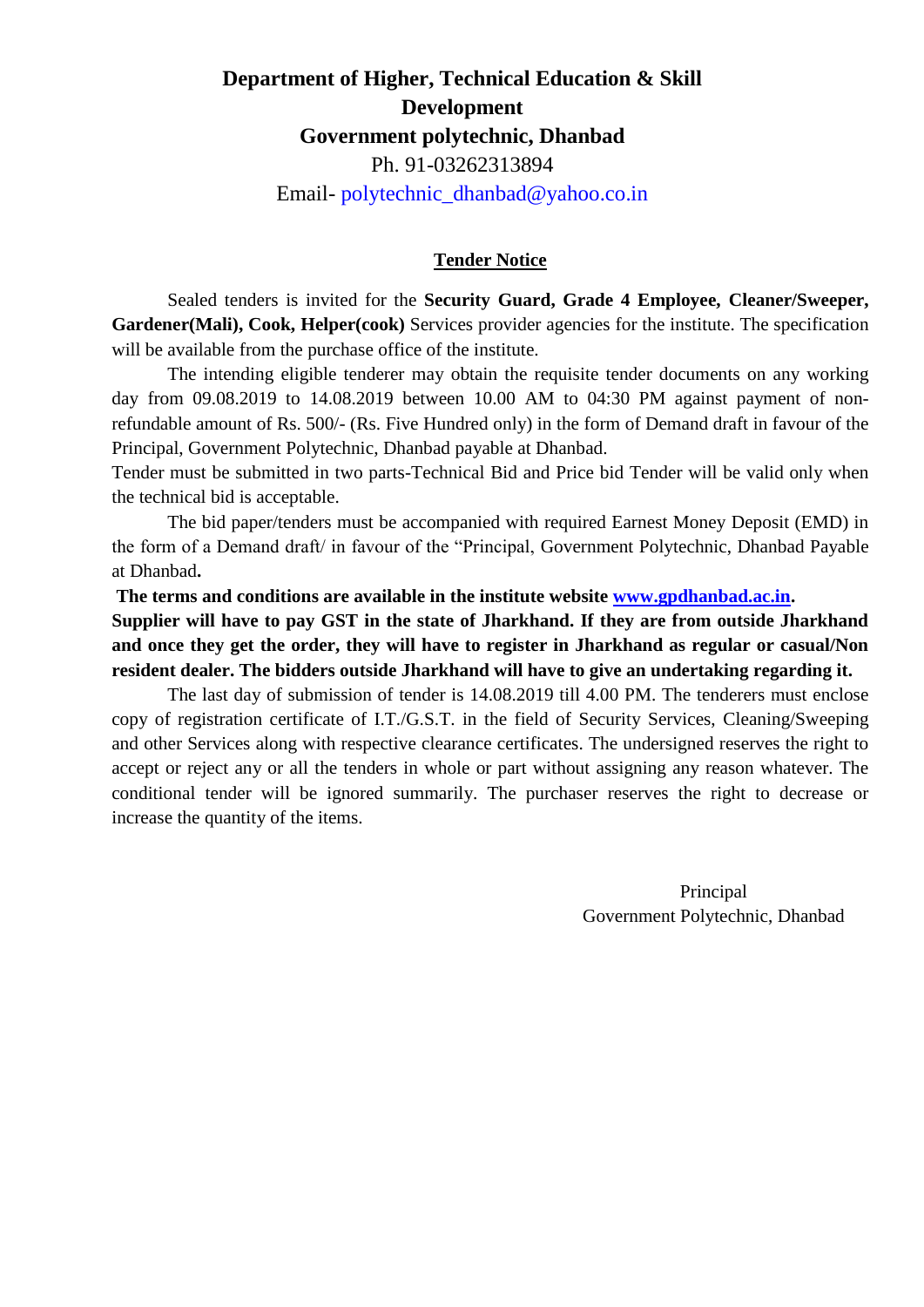## **Notice Inviting Tender(NIT) for Security Guard, Grade 4 Employee, Cleaner/Sweeper, Gardener(Mali), Cook, Helper(cook )-Outsourcing Services in Government Polytechnic, Dhanbad**

Sealed tenders are invited in two bid systems i.e. (i) Technical Bid (ii) Financial Bid for providing round the clock campus security services to Government Polytechnic,Dhanbad. The agencies which are confident of fulfilling the terms and conditions mentioned herein only to quote their rates. They are advised to assess local condition before quoting their rates. **Important points to note :-**

| Important points to note. |                                                                     |                      |  |  |  |
|---------------------------|---------------------------------------------------------------------|----------------------|--|--|--|
| $\mathbf{1}$              | Estimated cost involved for providing service per month             | $4,00,000/$ -        |  |  |  |
| $\overline{2}$            | Cost of tender documents                                            | $500/-$              |  |  |  |
| 3                         | Period of sale of tender document                                   | 09.08.2019 to        |  |  |  |
|                           |                                                                     | 14.08.2019           |  |  |  |
| $\overline{4}$            | Last date to submission of duly filled in tender document with time | The dully filled     |  |  |  |
|                           | (sealed condition)                                                  | tender must reach at |  |  |  |
|                           |                                                                     | Tender section,      |  |  |  |
|                           |                                                                     | Government           |  |  |  |
|                           |                                                                     | Polytechnic,         |  |  |  |
|                           |                                                                     | Dhanbad by           |  |  |  |
|                           |                                                                     | 14.08.2019 up to     |  |  |  |
|                           |                                                                     | 4.00 PM Hrs          |  |  |  |
|                           |                                                                     | through registered   |  |  |  |
|                           |                                                                     | /speed post/by Hand  |  |  |  |
| 5                         | Date & Time of opening of tender document.                          | 17.08.2019 at 11.00  |  |  |  |
|                           |                                                                     | ΑM                   |  |  |  |
| 6                         | <b>Refundable Earnest Money Deposit</b>                             | $50,000/-$           |  |  |  |
| 7                         | Security Deposit/ PGD (Performance Guaranty Deposit)                | $1,00,000/$ -        |  |  |  |

The tender document may be obtained from the purchase section of the institute by paying Rs. 500.00 (non-refundable) in the form of demand draft, drawn from any Nationalized Bank, in favour of "Principal, Government Polytechnic, Dhanbad". The tender document can also be downloaded from the website www.gpdhanbad.ac.in. In case, the tender document in downloaded from the website, the bidder should attach the aforesaid draft for Rs. 500.00 with the tender, while submitting the same.

## **Completing of Technical bid strictly require following documents:**

Duly filled in tender documents are to be submitted in the Tender Section. Principal, Government Polytechnic, Dhanbad along with EMD. Cost of Tender Document (in case of downloaded) and selfattested copies of the following certificates issued by the competent authority.

- 1. Year wise turnover in rupees during last three years (which should not be less than 01 (one) crore per year, for sample copy refer Annexure I of Part III.
- 2. Proof of three years "experience in providing similar security services to Government Organization, Public Sector Undertaking Autonomous Bodies, Education Institution or Private Sector of repute. Refer Annexure 5 of Part III.
- 3. Current work order of 50 security personnel with any Central/State Government Institutions/Organization
- 4. Photo copy of company's audited balance sheet for the last three years.
- 5. Employees Provident Fund, GSTIN Registration certificates with photocopies & Code Nossample copy is given in 2a (EPF), 2b(ESI), 2c (GSTIN Refer Annexure- 2 of Part III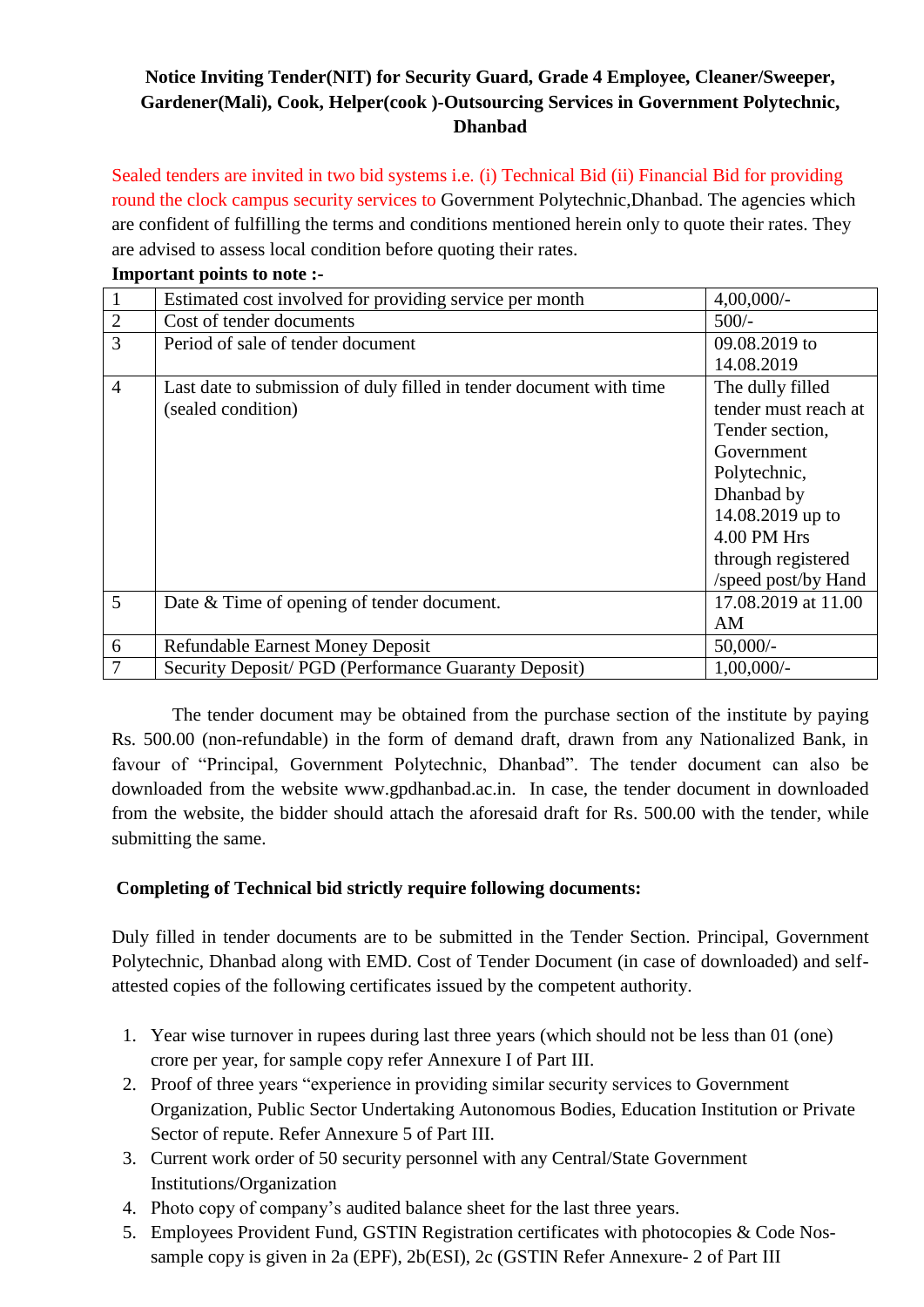- 6. Latest Bank Solvency Certificate not less than 25 lakh obtained from Nationalized Bank Refer Annexure-3 of part III.
- 7. Photocopy of security service provider registration certificate (PASARA License), refer 2e of part III.
- 8. Details of firm/company profile, sample copy refer Annexure-5 of part-III.
- 9. PAN Card No. issued by Income Tax Department and its photocopy.
- 10. Photocopy of ECR report of monthly EPF & ESIC contribution for last Three months.
- 11. Facility of training of security personnel under PASARA Act.
- 12. **Tender must sign in each page of tender documents and Proforma Agreement as a token of acceptance indicating read, understood and accepted the Terms & Conditions mentioned in tender document and Proforma Agreement.**

The successful Bidder/Service Provider will be required to deposit **2%** of the total estimated contract cost for 02 year as Security Deposit/PGD, which will be refunded (after deduction of dues if any) on completion of contract period + 90 days without any interest. Security Deposit/PGD should be in the form of Demand Draft/Pay Order/ Bank Guarantee drawn from any Nationalized Bank in favour of Principal, Government Polytechnic, Dhanbad within 15 (fifteen) day from the date of issue of LOI.

**Tender along with all other documents are to be put in two (2) separate sealed envelopes. In the first envelop "EMD along with all certificates are to be put (sample copies of some certificate are shown in Annexure 1 to 5 of Part III of this documents), superscribing on its cover page "Technical Bid"(please refer check list). In the second envelop duly filled- in tender documents (containing quoted amount in "Financial Bid", "Terms & Conditions" as per Section 2 of Part I and Section 2 of Part II respectively of this documents) is to be put, superscribing on its cover page Financial Bid. Technical bid and Financial Bid are to be sealed in a single envelope, superscribing on its cover page "Tender for providing Security Guard, Grade 4 Employee, Cleaner/Sweeper, Gardener(Mali), Cook, Helper(cook) at Government Polytechnic, Dhanbad" along with Tender No., Closing Date and time for submission of tender. Any tender received after specified date and closing time will not be considered.** 

The intending Bidder/Service Provider/or their Authorized Representatives will be allowed to remain present at the time of opening of the tender documents. The technical bid of the bidder will be opened first. If the EMD and all other necessary documents. as stated earlier are found in the envelope, in proper form, then only the corresponding financial bid of the bidder will be opened. Otherwise, the concerned tender will be rejected.

The magnitude of the work may vary as per requirement of the Institute and will be intimated in due course of time. The Principal, Government Polytechnic, Dhanbad reserves the right to award the job in part or whole, to one or more bidders.

The contract shall be awarded initially for a period of 02 years. However the first three months will be treated as a trial period with issuance of provisional Work Order. If the performance is found satisfactory during the period, final Order will be issued and the contract will be firmed up to yearly basis including the first three months of trial period otherwise the same will terminated without any notice.

The Institute reserves the right to accept or reject any or all the tenders on non-responsive ground, some element lacking in eligibility criteria or none compliance to bid condition.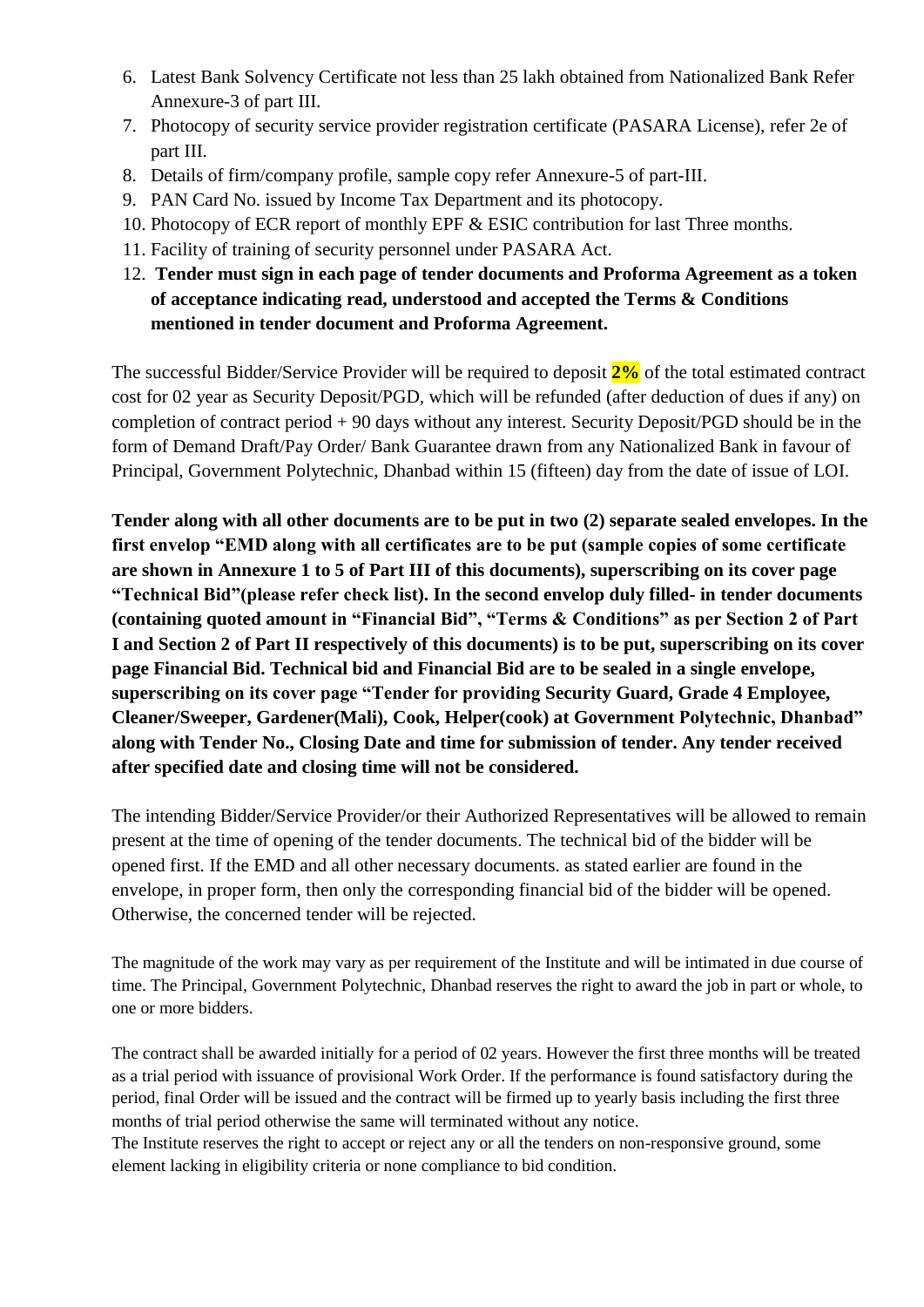# **Part-I**

## **SECTION-1**

## *I. PREAMBLE*

a. Government Polytechnic, Dhanbad or Institute only, would outsource the **Security Guard, Grade 4 Employee, Cleaner/Sweeper, Gardener(Mali), Cook, Helper(cook)** for the Institute on Rate Contract Basis.

The nature of security services includes arranging security personnel and providing security services to the entire campus of the Institute which includes among others.: all Building, Premises, Hostels as well as the lives and properties therein, as per the "Scope of work and General Terms & Condition"of the job defined in PART-2 of this document.

- b. The Bidder/ Service Provider herein after referred to as "Contractor"/Service Provider" Only, will arrange/provide manpower on minimum wage rates and statutory charges as per the Government of India Notification that would be quoted by the contractor/service provider in the financial bid (given in section 2 of part I of this document), and provide security services, as per the "Scope of work and General Terms & Condition"of the job defined in PART-2 of this document.
- c. The agency will arrange all necessary equipment/ tools as per PART-I of this document for providing the aforesaid security services as per the "Scope or work and General Terms & Conditions" of the job, defined in PART-II of this document. No extra payment will be made in this respect.

## *II. GENERAL INFORMATION*

- (A) Category of **Security Guard, Grade 4 Employee, Cleaner/Sweeper, Gardener(Mali), Cook, Helper(cook** & Their Minimum Eligibility Criteria.
- **(i) The Security Guards (SG)**
	- (a) Security Guards : Complete Certificate course as per NSQF Norms/Ex-Army Man.
	- (b) The security personnel should have a minimum of 01 (One) years of experience in working under a recognized security agency.
	- (c) The maximum age limit for the security personnel should be 50 years and they should be preferably  $10^{th}$  standard pass (minimum  $8^{th}$  pass) they should be able to read, write and comprehend Hindi.
- (ii) **Security Supervisor: -** PGDIS from State Raksha Shakti University/ Retired JCO from Army .
- (iii) **Cleaner/Sweeper** Service Provider should ensure that all the Cleaner/Sweeper have experience in cleaning & sweeping job.
- (iv) **Grade IV Employee** :-
- (v) **Gardner (Mali) :- Complete Certificate Course as per NSQF Norms.**
- (vi) **Cook : - Complete Certificate Course as per NSQF Norms.**
- (vii) **Helper (Cook)**

NOTE :- All the deployed security personnel must be physically fit for performing round the clock security duty at Government Polytechnic, Dhanbad, must possess good moral character and should have the basic knowledge of handling First, Aid, Fire Fighting/ Appliances.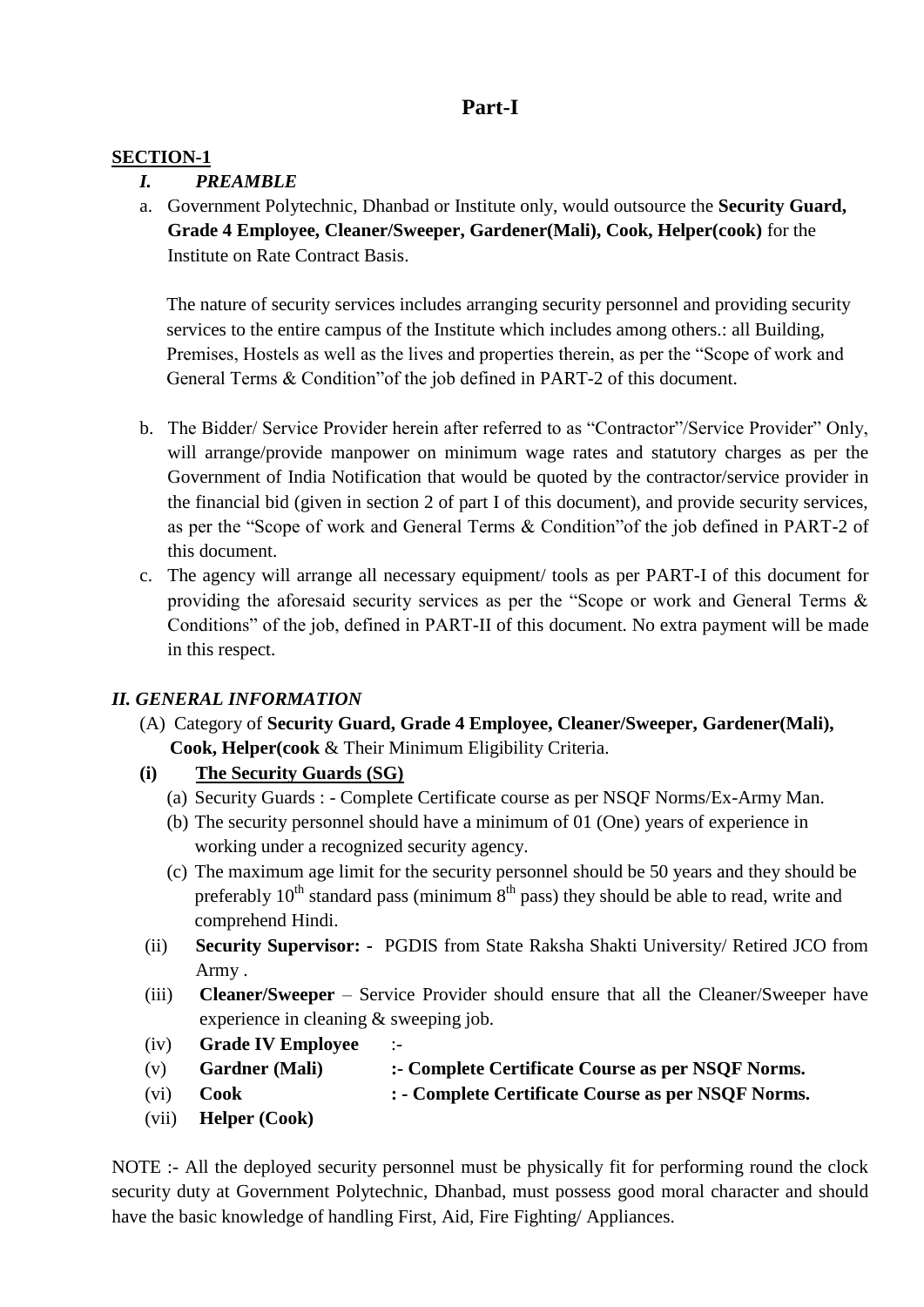In this regard, the contractor must seek all credentials of the applicants, including their (i) Medical Fitness Certificate, issued by the competent authority. (ii) Character Certificate issued by the employer (of organization where worked last), and verify the credentials before recruiting any of them as security personnel at Government Polytechnic, Dhanbad. Details of Documents be submitted before deployment of all their men (including reserve men). Institute will have the right to verify all security personnel before their deployment one copy of the said document may be submitted with the local Police Station.

(B) NATURE OF DUTIES & RESPONSIBILITIES OF SECURITY PERSONNEL ETC.

(i) FIELD SUPERVISOR (FS)

| (ii)  | Security Guard- (a) Guarding men and material of his duty area and its adjacent area. |
|-------|---------------------------------------------------------------------------------------|
|       | (b) Report unusual occurrences to FS (field supervisor) (c) Making document entry     |
| (iii) | Cleaner/Sweeper- Cleaning of offices, campuses & sweeping work.                       |

## **(C) ESTIMATE MANPOWER REQUIREMENT (TENTATIVE)**

| <b>Security Guard</b>      | 18 |
|----------------------------|----|
| <b>Security Supervisor</b> | 01 |
| Gardener                   | 03 |
| <b>Fourth Grade Employ</b> | 12 |
| Cook                       | 02 |
| Helper (Cooking)           | 02 |
| Cleaning / Sweeper         | 05 |
|                            |    |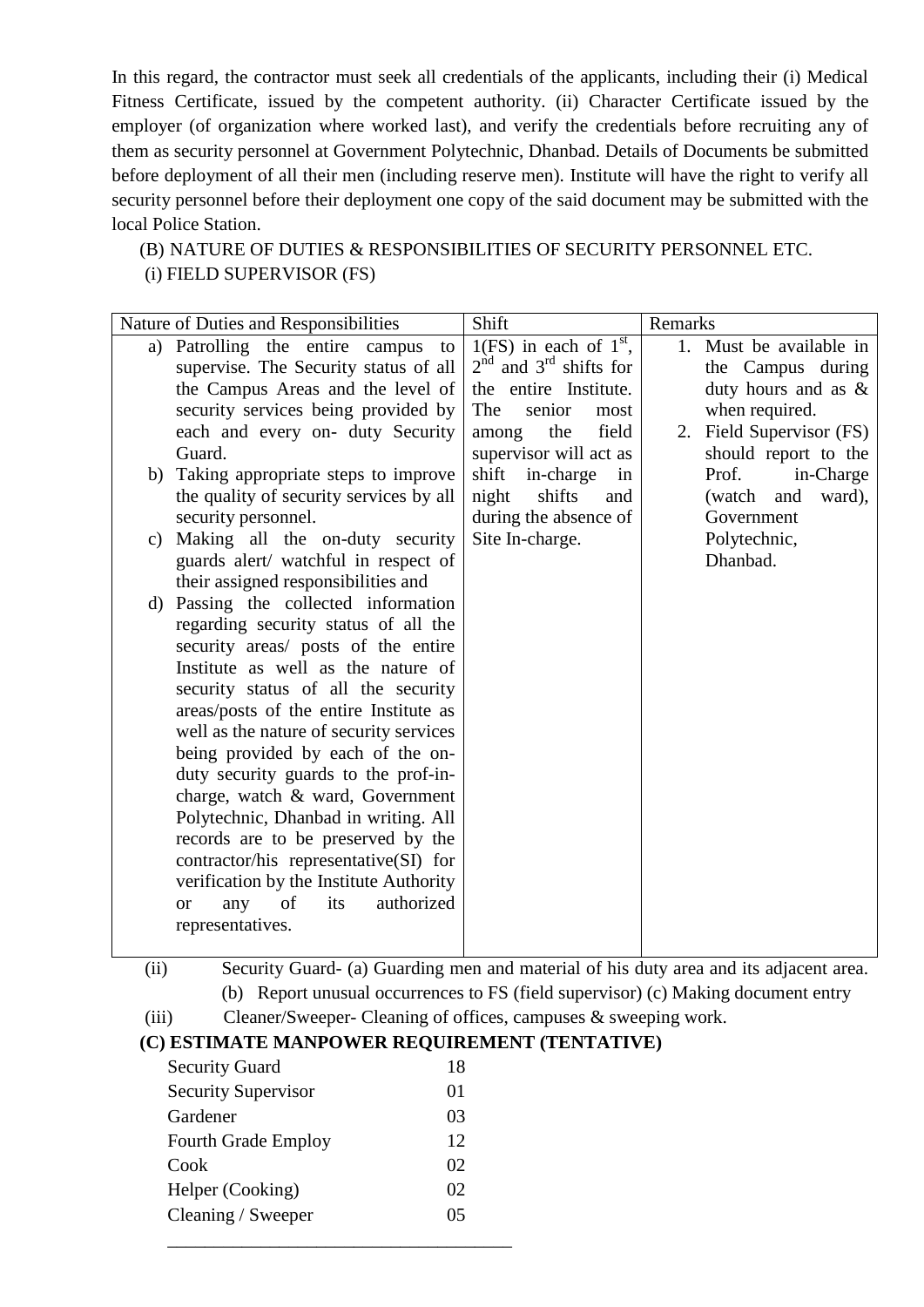#### NOTE

- (i) Estimate Manpower requirement is subject to changes. if necessary, at the discretion of the Principal, Government Polytechnic, Dhanbad The distribution of work force is also subject to change as required. as required, at the discretion of the concerned officer of the institute.
- (ii) The number of Ex-servicemen and other trained security guards will be decided by the institute and will be intimated before issuing LOI/Work Order to successful bidder.

#### (D) SHIFT DUTY HOURS

Shift  $1(A) = 06:00$  hrs. to 14:00 hrs. Shift  $2(B) = 14:00$  hrs. to 22:00 hrs. Shift  $3 (C) = 22:00$  hrs. to 06:00 hrs. General Duty =  $09:30$  hrs. to 05:30 hrs. (inclusive lunch break)

(E) DUTY HOURS OF SECURITY PERSONNEDL

\_\_\_\_\_\_\_\_\_\_\_\_\_\_\_\_\_\_\_\_\_\_\_\_\_\_\_\_\_\_\_\_\_\_\_\_\_

In three shifts as mentioned above  $(A, B & C)$  or as required by the Institute.

NOTE- No Security personnel are permitted to leave his place of duty without being properly relieved.

- (F) UNIFORM ETC. OF SERVICE PERSONNEL.
- i) The uniform of the deployed personnel will be provided by the agency. Security Personnel must carry whistles, stick, torch, khukhri etc. Must remain alert, active and ensure full-fledged security at their areas of duty, adjacent area, up to the satisfaction of the Institute/Authority.
- ii) The deployed personnel should carry photo identity card issued by the Competent Authority and possess their nameplates attached with the uniform (displayed in person) during duty hours.
- iii) They should carry proper job card/security check diary (issued to them) during their duty period. The details of uniform and other items for one year are listed below.
	- i) Two shirts and two trousers.
	- ii) One pair of shoes (boot ankle with rubber sole) and two pair of socks.
	- iii) One jersey pullovers/Jacket
	- iv) One long coat
	- v) One Cap and one Belt,
	- vi) One Rain Coat,
	- vii)One pair Anklet,

#### **Service Provider/agency shall provide following items at his own cost.**

- i) Scarf, Torch, Batteries, Lathi/Ballam, Whistle and Stationery items etc.
- ii) Ceremonial uniform for special occasions for the security guards including at the gates and office complex in the working hours of the Institute.
- iii) One Name Plate.
- iv) Running Patrolling (RP) guard should have Arm Badge, Anklet and Pompom on his cap for identification.
- v) The Company/Agency shall deploy on "Site In-Charge" at his own cost. Site In-Charge should have experience in the field of Security Services and will be responsible for entire Campus Security and taking care of all queries/matters related to General Discipline, Incidents, Accidents, ESIC, EPF, Payment and other matter as deemed fit of their employees and also for immediate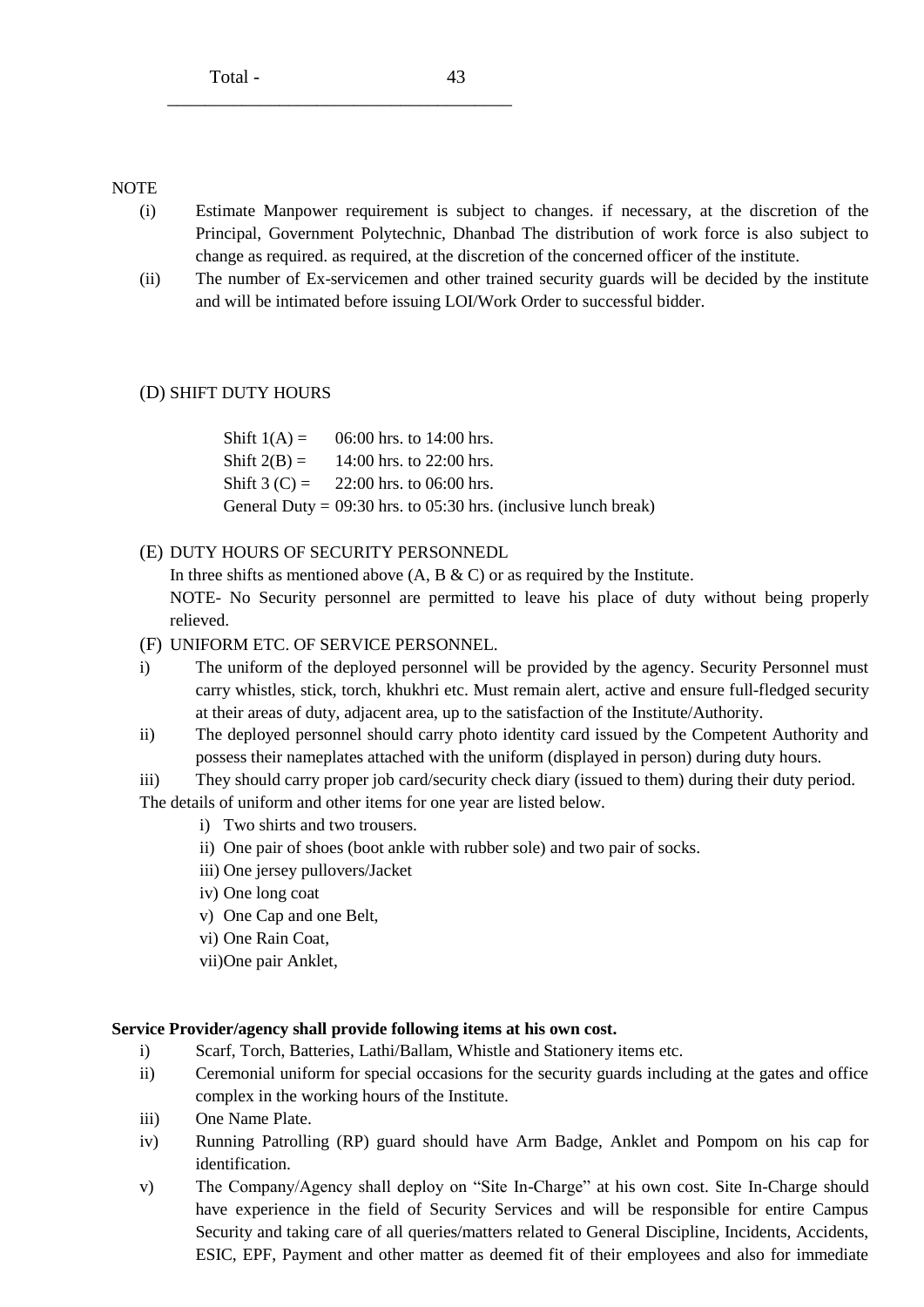interaction with the Institute authorities. During absence/ off day of Site In-Charge responsibility may be fixed to any other and same may be intimated to the Institute authorities.

### (G) TOOLS AND EQUIPMENT TO BE PROVIDED BY THE CONTRACTOR

The Contractor should arrange the following equipment & tools at his own cost for proper management of security in the campus as a part of package (cost to be included in the service charge) of reputed brand in serviceable condition for one year.

| Sl. | Equipment                     | Nos.                                         |  |  |  |
|-----|-------------------------------|----------------------------------------------|--|--|--|
| No. |                               |                                              |  |  |  |
| 01. | Rechargeable Torches          | 20 Nos.                                      |  |  |  |
| 02. | Search lights                 | 04 Nos.                                      |  |  |  |
| 03. | Mobile Phone (for FS/Guard)   | 07 Nos.                                      |  |  |  |
| 04. | required<br>for.<br>Equipment | Industrial Vacuum Cleaner Machine.           |  |  |  |
|     | Sweeping/Cleaning             | Shoulder Vacuum Machine for Roof<br>2.       |  |  |  |
|     |                               | Cleaning                                     |  |  |  |
|     |                               | Soft broom (phul jharu)<br>3.                |  |  |  |
|     |                               | Hard broom (Narial Jharu)<br>4.              |  |  |  |
|     |                               | 5. Broom with long handles (for ceiling)     |  |  |  |
|     |                               | Wiping cloth (pocha) with long handle.<br>6. |  |  |  |
|     |                               | Road cleaning brush.                         |  |  |  |
|     |                               | Toilet cleaning brush.<br>8.                 |  |  |  |
|     |                               | <b>Buckets</b><br>9.                         |  |  |  |
|     |                               | 10. Other essential relevant equipments      |  |  |  |

### **Non supply of above said items shall attract penalty up to 5% on total billing amount.**  *(III) General Conduct:*

- i) Good behavior : The contractor/ service provider will ensure good behavior of all deployed security personnel with the students, faculty and staff of Government Polytechnic, Dhanbad and visitors to the Institute. The agency must ensure that security staff shall abstain from taking part in any staff union and association activities within the Institute.
- ii) Conduct : In case any of the staff for security services deployed by the agency commit any act of commission or commission constituting misconduct or indiscipline, the agency will be liable and responsible to take disciplinary action against the personnel/staff, including suspension, dismissal from service etc. or removal of concerned staff.

### (IV) *Penalty & Recovery*

- *a) Penalty points will be counted on the following four basic factors :*
- i) Lapses on the part of Guard & Cleaner/ Sweeper :- Lapses/ failure on the part of security guards in providing contracted security services, and / or, failure to wear the specified dresses, and/or, failure to carry the required articles (e.g. Lathis, Identity Card, Name Plates, Job Card etc.), While on-duty, as per "General Terms and Conditions" of PART-II and others conditions of this document Lapses/failure on the part of Cleaner/ Sweeper in providing contracted security services, and/or, failure to wear the specified dresses, and/ or, failure to carry the required articles (Identity card, Name Plates, Job Card etc.) while on-duty.
- ii) Indiscipline Indiscipline activity of the security & Cleaning/Sweeping personnel.
- iii) Lapses on the part of contractor :- Lapses/failure on the part of the Contractor/management in providing essential tools/equipment, as described under "General Information" in PART-I (Section-1) of this document, and/or, Lapses/failure, in any form, on the part of security  $\&$ Cleaning/Sweeping management.

NOTE :- This penalty and the consequent penalty amount has got no link/relation with the recovery that the contractor has so make to the institute/due to loss of any property etc. of the Institute, as stated in PART-II of this document, as a result of theft/burglary etc.

b) the methods of evaluating penalty amount are given below:-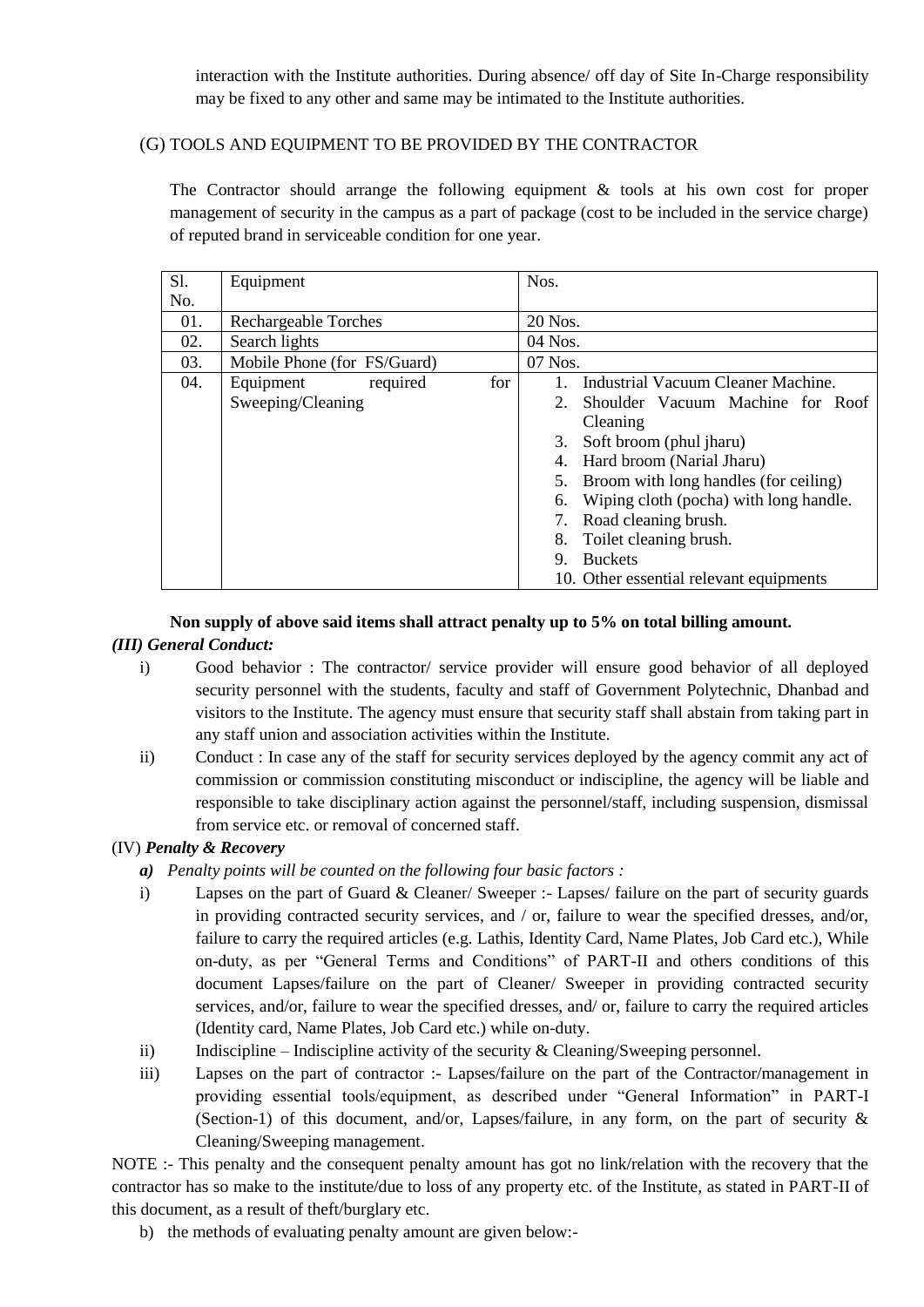i) Penalty for non-performance of the contracted security & Cleaning duty by any of the deployed Security & Cleaning/ Sweeping Personnel (SP) would be evaluated based on the Minimum Wage- ("A") of the concerned SP per day  $= A$  say, in rupees. The details are as follows:-

| S1.              | Reasons for imposing penalty                                                                              | Recovery amount in Rs. |  |
|------------------|-----------------------------------------------------------------------------------------------------------|------------------------|--|
| No.              |                                                                                                           |                        |  |
| 1.               | For not- attending to duty without prior intimation. Penalty per $ X_1 = 2.0 XA$<br>occasion per $SP-X_1$ |                        |  |
|                  | Remaining inactive in discharging duties while attending the $X_2 = 3.0 XA$                               |                        |  |
| 2.               | duties and/or remaining un-attentive towards the assigned                                                 |                        |  |
|                  | responsibility. Penalty per occasion per $SP-X_2$                                                         |                        |  |
| $\overline{3}$ . | Late attendance to and /or, early leaving from any of the places of $X_3 = 3.0$ XA                        |                        |  |
|                  | duties. Penalty per occasion per $SP-X_3$                                                                 |                        |  |
|                  | Sleeping while attending the duties. Penalty per occasion per SP- $\mid X_4 = 5.0$ XA                     |                        |  |
| 4.               | $\rm X_4$                                                                                                 |                        |  |
|                  | Attending to duties without wearing specified dress and /or, $X_5 = 1.0 XA$                               |                        |  |
| 5.               | without carrying all specified articles as per terms and                                                  |                        |  |
|                  | conditions/instruction. Penalty per occasion per $SP-X5$                                                  |                        |  |

ii) Total penalty to be recovered from contractor for non- performance of security duty in Rupees  $X= n_1 x X_1 + n_2 x X_2 + n_3 x X_3 + n_4 x X_4 + n_5 x X_5$  Where  $n_1, n_2, n_3, n_4$  and  $n_5$  are the total number of occasions occurred per month.

- iii) Penalty for doing indiscipline activities by the security guards and Cleaner/Swwper of the contractor would be eight times the Minimum Wages of the concerned SP per day, i.e.  $Y = 8.0$  $X B_1 X N_1 + 5.0 X B_1 X N_1$ , Where  $B_1, B_2, B_3$  etc. are the wages of the concerned SPs per day and  $N_1$ ,  $N_2$ ,  $N_3$  etc. are the number of SPs involved in indiscipline activity.
- iv) Penalty for one supplying the contracted tools/equipment and/or non –functioning of supplied tools/equipment for more than 03 (three) continuous days in a monthly and /or for Lapses/failure, in any form (including non-supply of man power), one the part of security  $\&$ Cleaning /Sweeping management will be evaluated as follows.

Z=For lapses of any type, as mentioned under item (iv), above occurring in my month, penalty would be imposed based on 5% of the bill value of the contractor for that month which the lapses would occur.